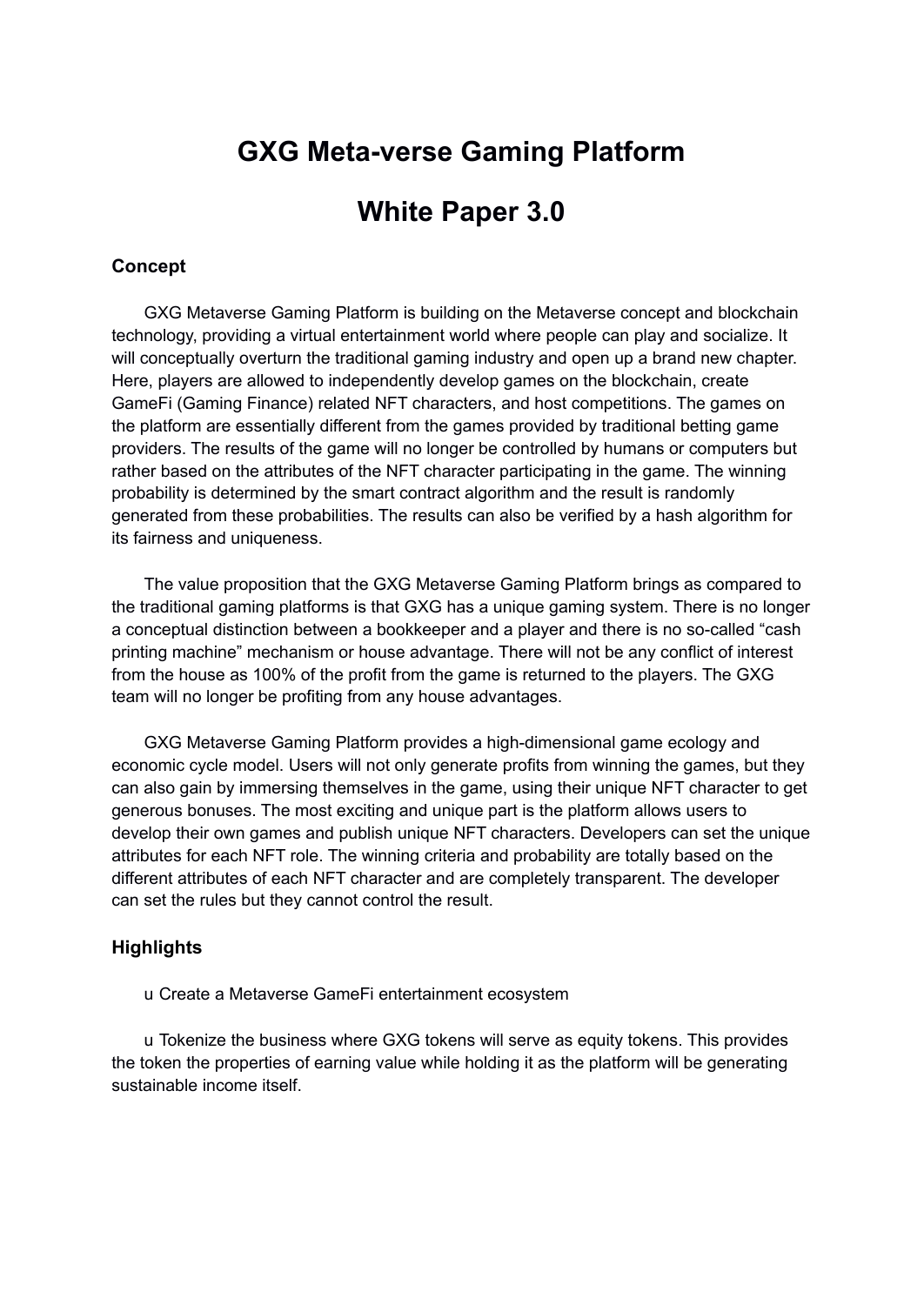## **Subversive features and advantages**

1. The "house advantage" of traditional casinos no longer exists.

2. The creation model allows users to design their own games and also participate in games created by other users. Users will have the opportunity to enroll in multiple roles on the platform. Users will be able to generate benefits not only through the winning bets from the games but also through game designing and meta-event participation.

3. Users will be able to acquire permanent virtual assets in the GXG Metaverse Gaming Platform. With the NFT characters, they can get high rewards by participating in multiple events and the unique attributes/rarity will enable the NFT characters to have a certain expectation in value appreciation.

4. An odds system with verifiable fairness. The unique odds system will ensure that 100% of all user's bets will be returned to lucky users. The only factor that can determine the outcome is probability.

## **Game Applications**

## Horse Racing

Game development: The game will be developed by the GXG team. The NFT role participating in the game competition is "Racehorses". 1000 NFT racehorses will be available for sale and the distribution method is blind box and whitelist. Each blind box is priced at 10000 GXG tokens and each NFT has unique attributes and pedigrees. According to these attributes, they will have different win rates when participating in different degrees of competition. When users get the NFT horses, they can choose to participate in the competition to win bonuses. They can also choose to sell the horses in the NFT market or obtain "stallions" through mating. According to different inheritance attributes, the cub NFT produced after mating may gain the excellent genes of both parties to become a stronger racehorse. NFT horse racing will serve as the holder's permanent asset and continue to earn game bonuses for the holder.

Schematic diagram of the blind box:

| LV       | Circulation | Class      | Probability |
|----------|-------------|------------|-------------|
| Diamonds | 30          | H1, H2, H3 | 3%          |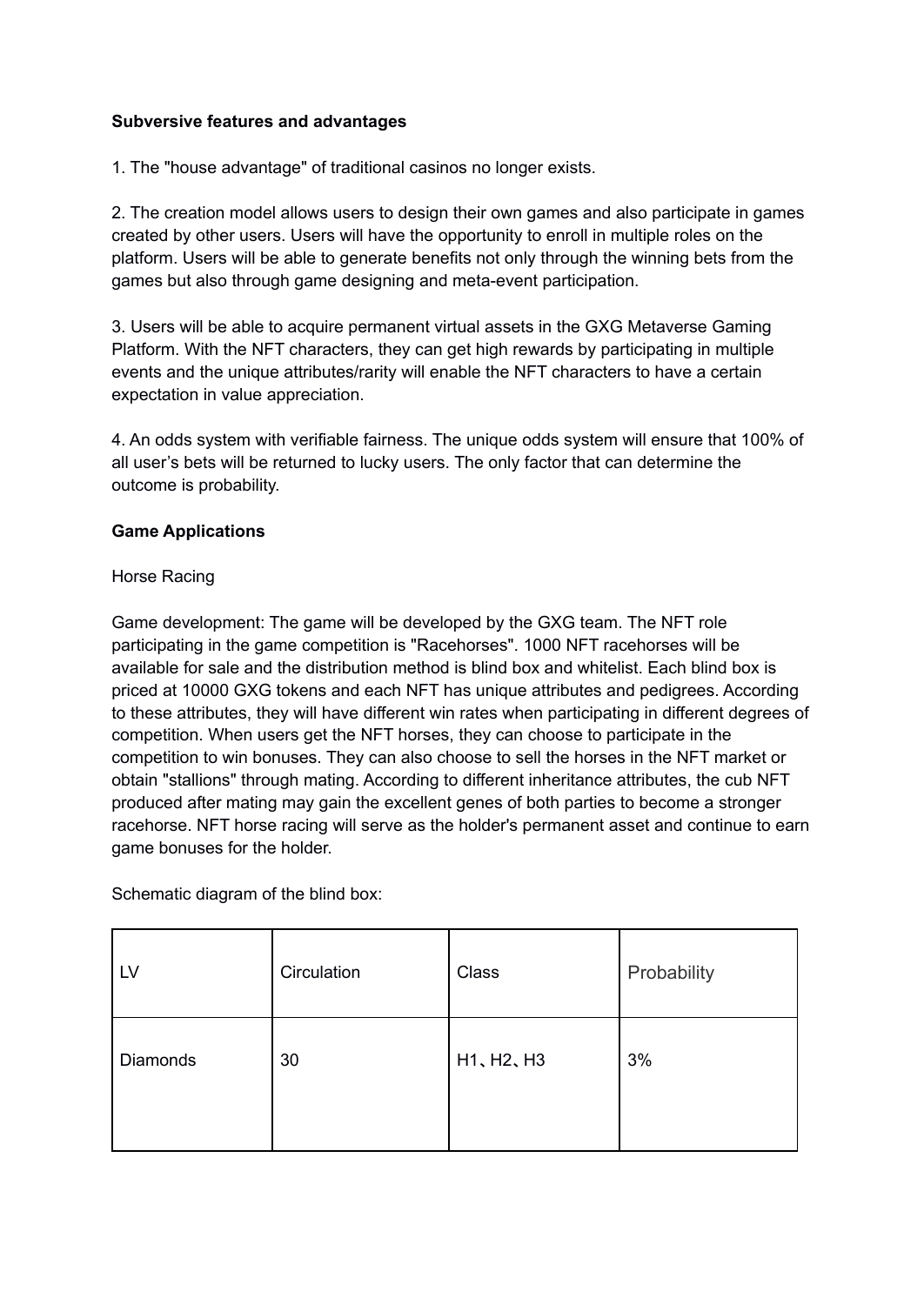| Rubies   | 100 | R1, R2, R3 | 10% |
|----------|-----|------------|-----|
| Emeralds | 200 | G1, G2, G3 | 20% |
| Gold     | 300 | D1, D2, D3 | 30% |
| Silver   | 370 | S1, S2, S3 | 37% |

## **NFT Sales Transaction Model**

The primary sale of the NFTs transaction: game developers get 80% GXG platform get 20%

NFTs secondary sale transaction price: NFT sellers get 80%, game developers get 15%, GXG platform gets 5%

# **Schematic diagram of NFT role attributes:**

| Pedigree | Color | Power | Endurance | Stability | Sprint | Upper<br>Limit of<br>Vit | Load |
|----------|-------|-------|-----------|-----------|--------|--------------------------|------|
| H1       | White | 87    | 45        | 92        | 78     |                          | 55   |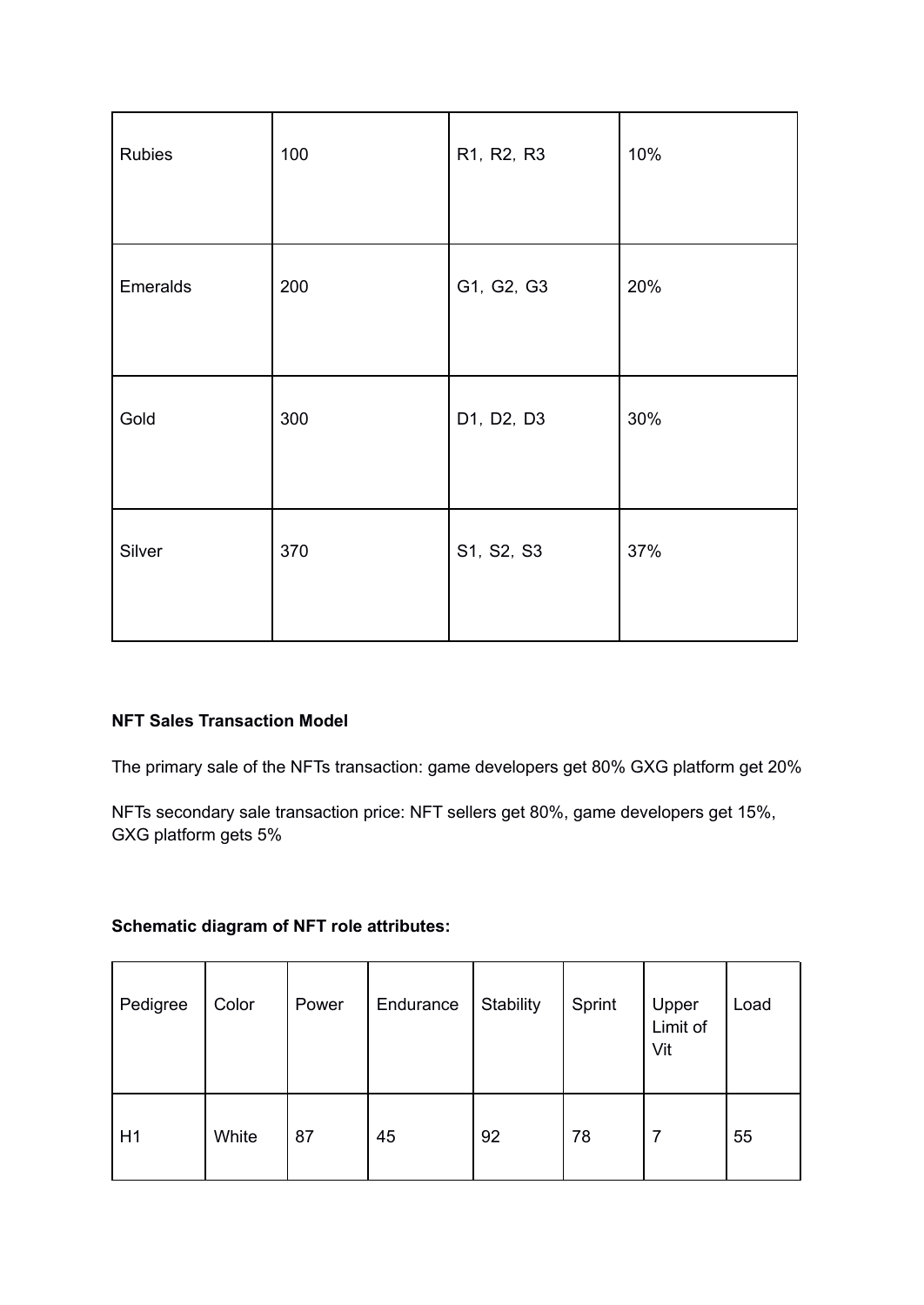| R <sub>2</sub> | <b>Brown</b> | 65 | 89 | 67 | 56 | 8 | 70 |
|----------------|--------------|----|----|----|----|---|----|
| G <sub>2</sub> | <b>Black</b> | 45 | 80 | 89 | 60 | 6 | 88 |
| S <sub>3</sub> | Yellow       | 65 | 45 | 70 | 90 | 7 | 45 |

# **Examples of competitions:**

The game developers set the rules and bonuses

| Item  | <b>Bonus</b> | Duration   | Number of<br><b>NFT</b> | <b>Entry Fee</b> | Vit Consume    |
|-------|--------------|------------|-------------------------|------------------|----------------|
| 400m  | 250,000 GXG  | two hours  | 30                      | 10,000GXG        | $\mathbf 1$    |
| 800m  | 300,000GXG   | two hours  | 50                      | 20,000GXG        | $\overline{2}$ |
| 1500m | 500,000GXG   | four hours | 100                     | 16,000GXG        | $\mathfrak{S}$ |
| 3000m | 700,000GXG   | one day    | 70                      | 12,000GXG        | $\overline{5}$ |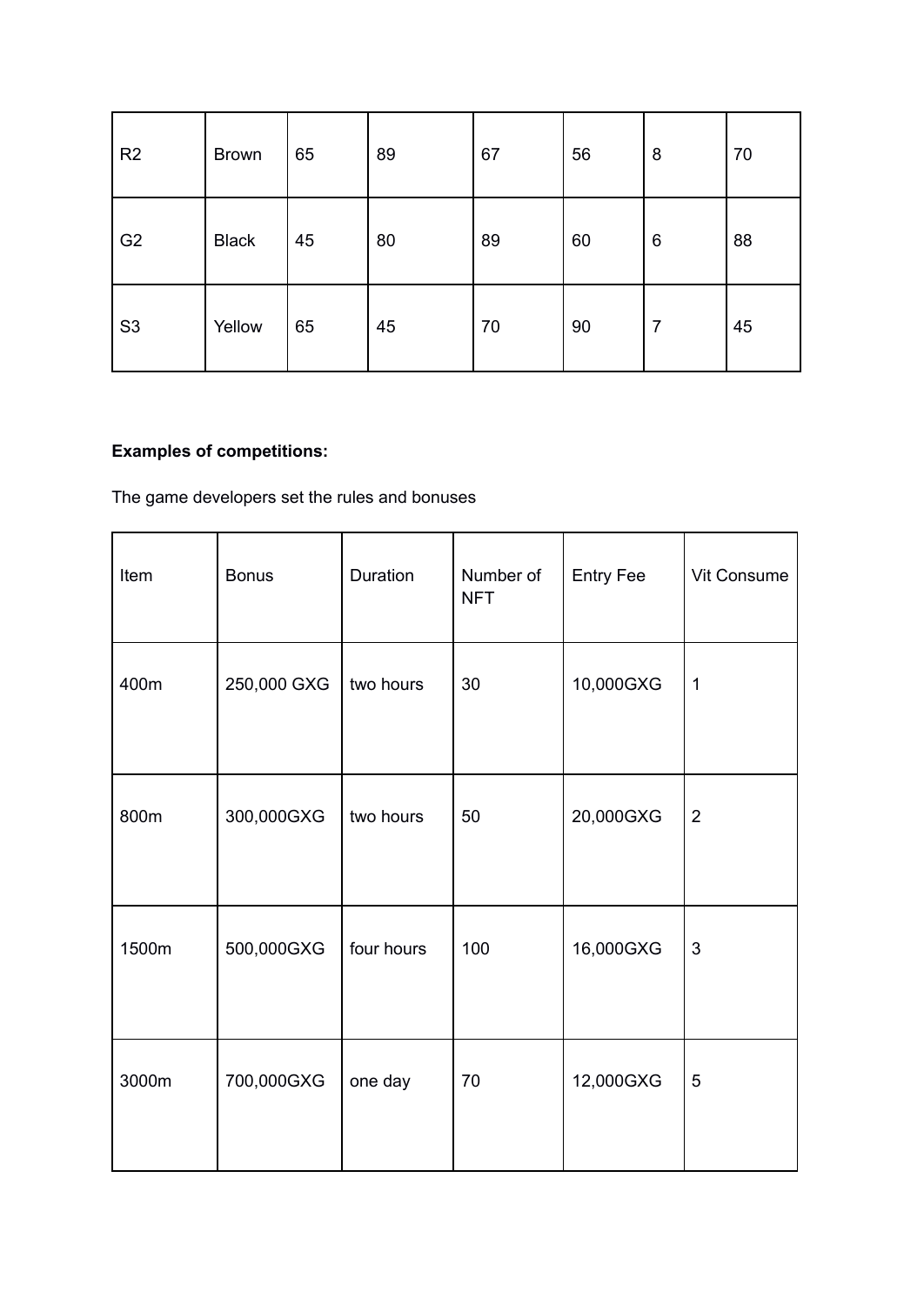## **Example of prize distribution:**

Number of participating NFTs: 30

NFT entry fee: 10,000

GXG Total competition income: 300,000

GXG Competition bonus expenditure: 250,000

GXG Net profit of the competition: 50,000

GXG Game developers will get 80% of the revenue, which is 40,000GXG

GXG platform will get 20% of the revenue, which is 10,000GXG

First prize: 100,000GXG

Second place bonus: 45,000GXG

Third place bonus: 30,000GXG

. . . . . .

Eighth place bonus: 17,500GXG

#### **Game rules:**

In the competition, the game developers set the rules and bonuses, and the NFT users decide which items to participate in. When players sign up, they need to pay the entry fee for the competition. Participating will consume the vit of the NFT. Due to vit limitations, each NFT character can only participate in a limited number of matches during the period. The NFT character that gets the placement will get the corresponding bonus. Peripheral players can bet on the result of the game. Neither the game developer nor the holder of the participating NFT character can determine the final result of the game. The result of the game is randomly generated by calculating the winning probability of a single NFT through a smart contract according to the rules set by the game developer and the attributes of all participating NFTs.

#### **Example of match result win rate:**

| NFT Name | <b>Calculation Process</b> | <b>Winning Probability</b> |
|----------|----------------------------|----------------------------|
|----------|----------------------------|----------------------------|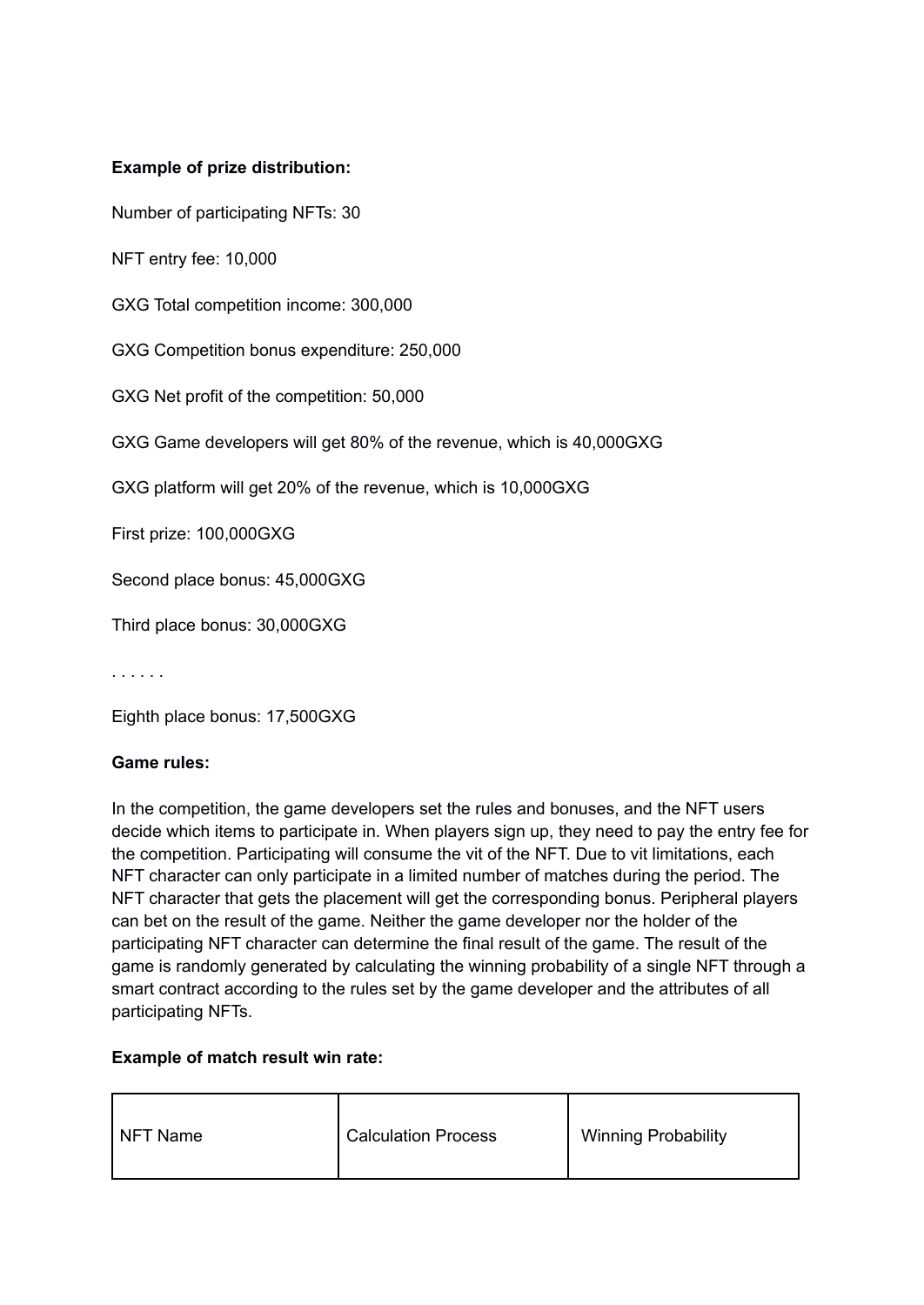| H1             | #\ampmass $\#$ \angle $\#$ \angle $\#$ \angle $\#$ \angle $\#$ \angle $\#$ \angle $\#$ \angle $\#$ \angle $\#$ \angle $\#$ \angle $\#$ \angle $\#$ \angle $\#$ \angle $\#$ \angle $\#$ \angle $\#$ \angle $\#$ \angle $\#$ \a<br>attributes) | Champion 7.3% Top three<br>13.3% Top eight 22.4% |
|----------------|----------------------------------------------------------------------------------------------------------------------------------------------------------------------------------------------------------------------------------------------|--------------------------------------------------|
| R <sub>2</sub> | #\ampmass $\#$ \angle $\#$ \angle $\#$ \angle $\#$ \angle $\#$ \angle $\#$ \angle $\#$ \angle $\#$ \angle $\#$ \angle $\#$ \angle $\#$ \angle $\#$ \angle $\#$ \angle $\#$ \angle $\#$ \angle $\#$ \angle $\#$ \angle $\#$ \a<br>attributes) | Champion 5.5% Top three<br>9.2% Top eight 15.3%  |
| G <sub>2</sub> | #\ampmass $\#$ \angle $\#$ \angle $\#$ \angle $\#$ \angle $\#$ \angle $\#$ \angle $\#$ \angle $\#$ \angle $\#$ \angle $\#$ \angle $\#$ \angle $\#$ \angle $\#$ \angle $\#$ \angle $\#$ \angle $\#$ \angle $\#$ \angle $\#$ \a<br>attributes) | Champion 4.5% Top three<br>7.5% Top eight 14.6%  |
| S <sub>3</sub> | #\ampmass $\#$ \angle $\#$ \angle $\#$ \angle $\#$ \angle $\#$ \angle $\#$ \angle $\#$ \angle $\#$ \angle $\#$ \angle $\#$ \angle $\#$ \angle $\#$ \angle $\#$ \angle $\#$ \angle $\#$ \angle $\#$ \angle $\#$ \angle $\#$ \a<br>attributes) | Champion 3.9% Top three<br>6.4% Top eight 12.7%  |

After the developer creates the game, the NFT users will pay an entry fee to participate in the registration stage. The probability of winning is not displayed at this stage. When the registration phase is over, the game event will start. Peripheral betting players can see the winning probability and odds of each NFT participating character and place bets based on the odds.

## **Peripheral betting odds concept**

Peripheral betting odds will be a completely fair system formulated by the smart contract based on the winning probability of each NFT participating character. There will be no so-called dealer advantage in this odds system. There is no so-called "dealer" rake, and the return rate is 100%.

## **Watch exciting VR events live**

During the game, you can watch the entire process of the game through VR virtual reality technology. The game process is randomly generated by the smart contract according to the attributes of each NFT character, not controlled by any factors in the real world.

Economic benefit model: